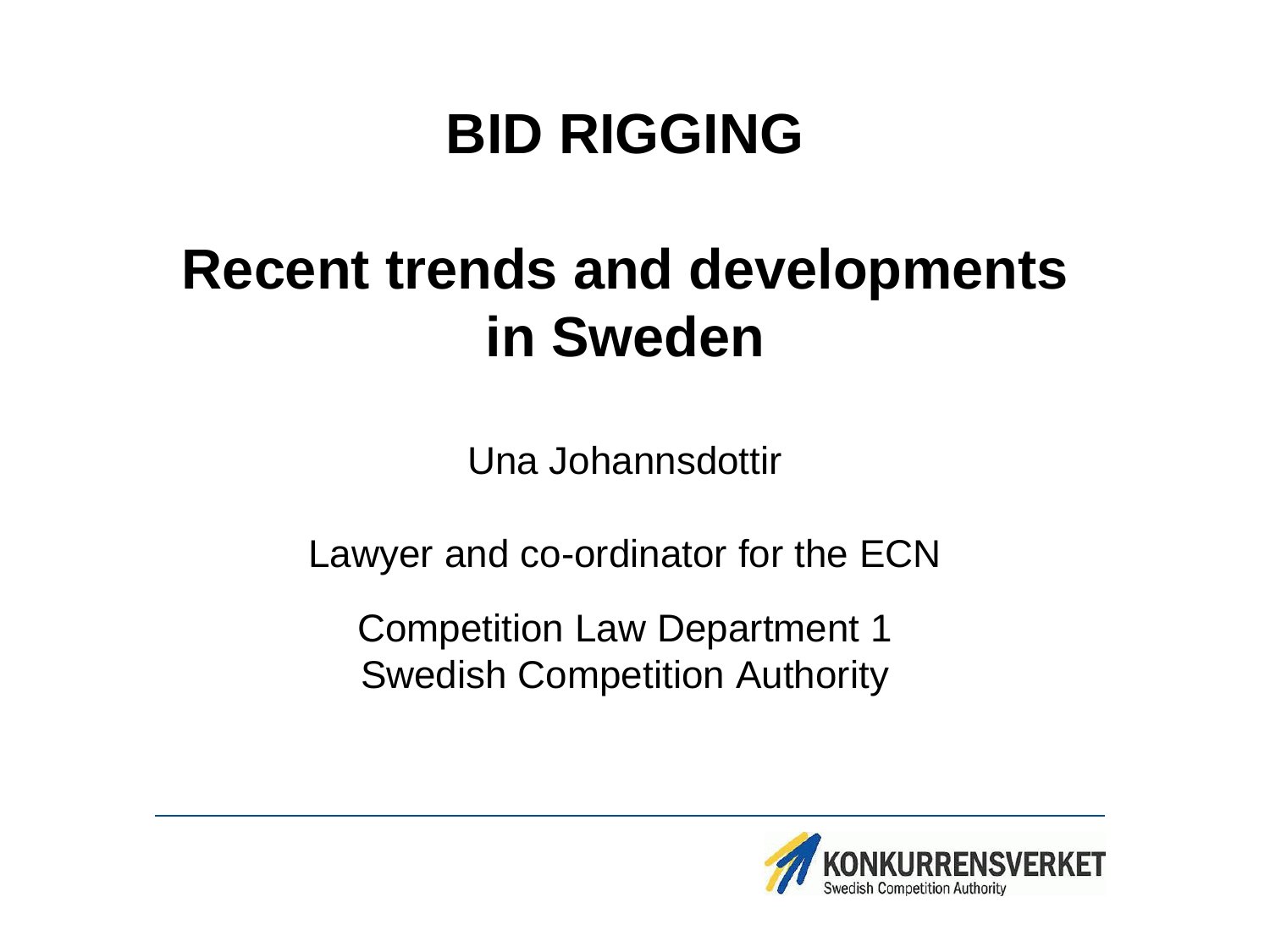The Swedish Competition Authority is working to safeguard and increase competition and supervise public procurement in Sweden.

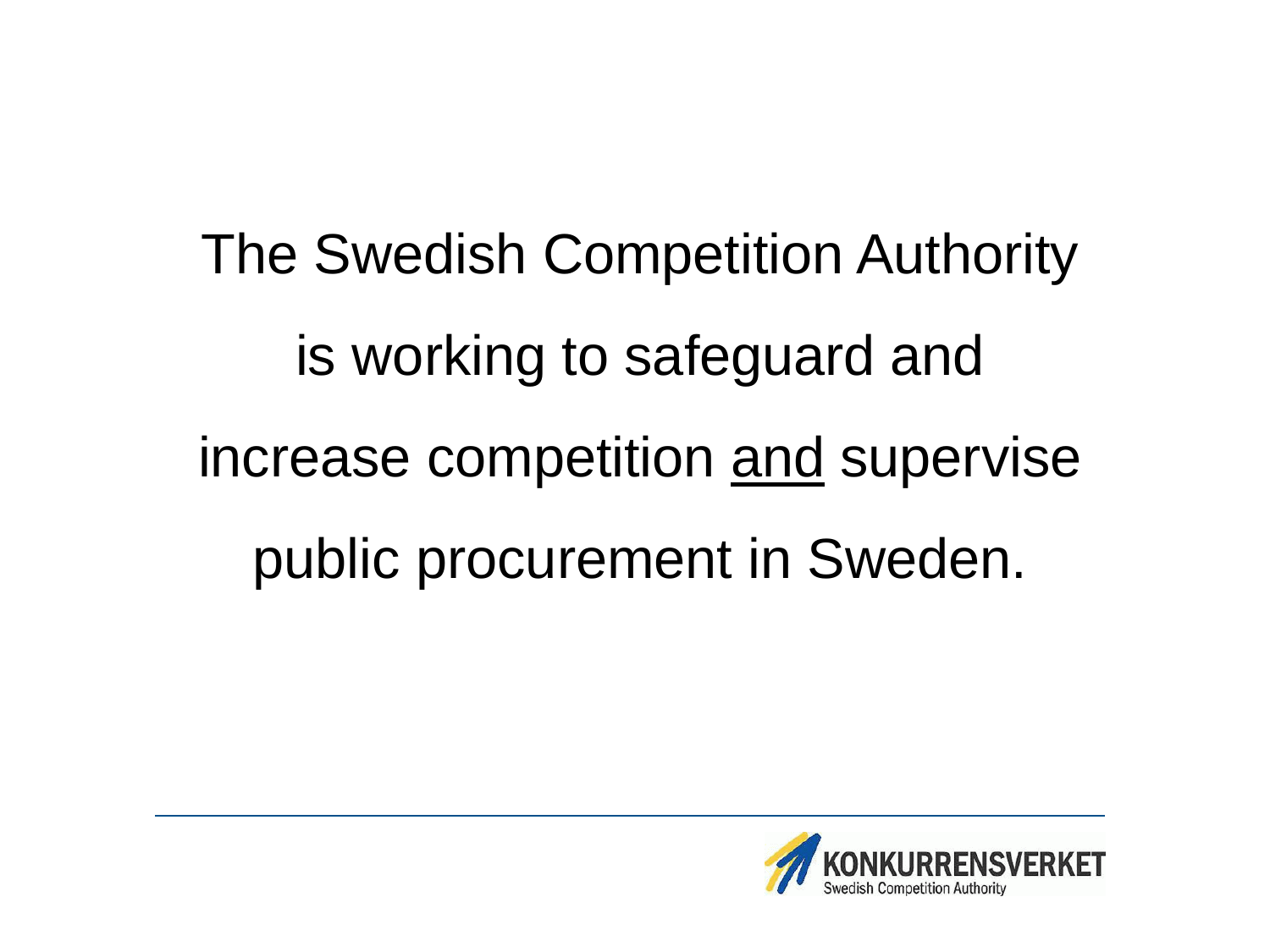## **Outreach activities – public procurement officials**



The SCA offers public procurement officials training with the purpose of:

- a) Raising awareness on how to detect cartel activity
- b) Reducing the risk of bid-rigging cartels

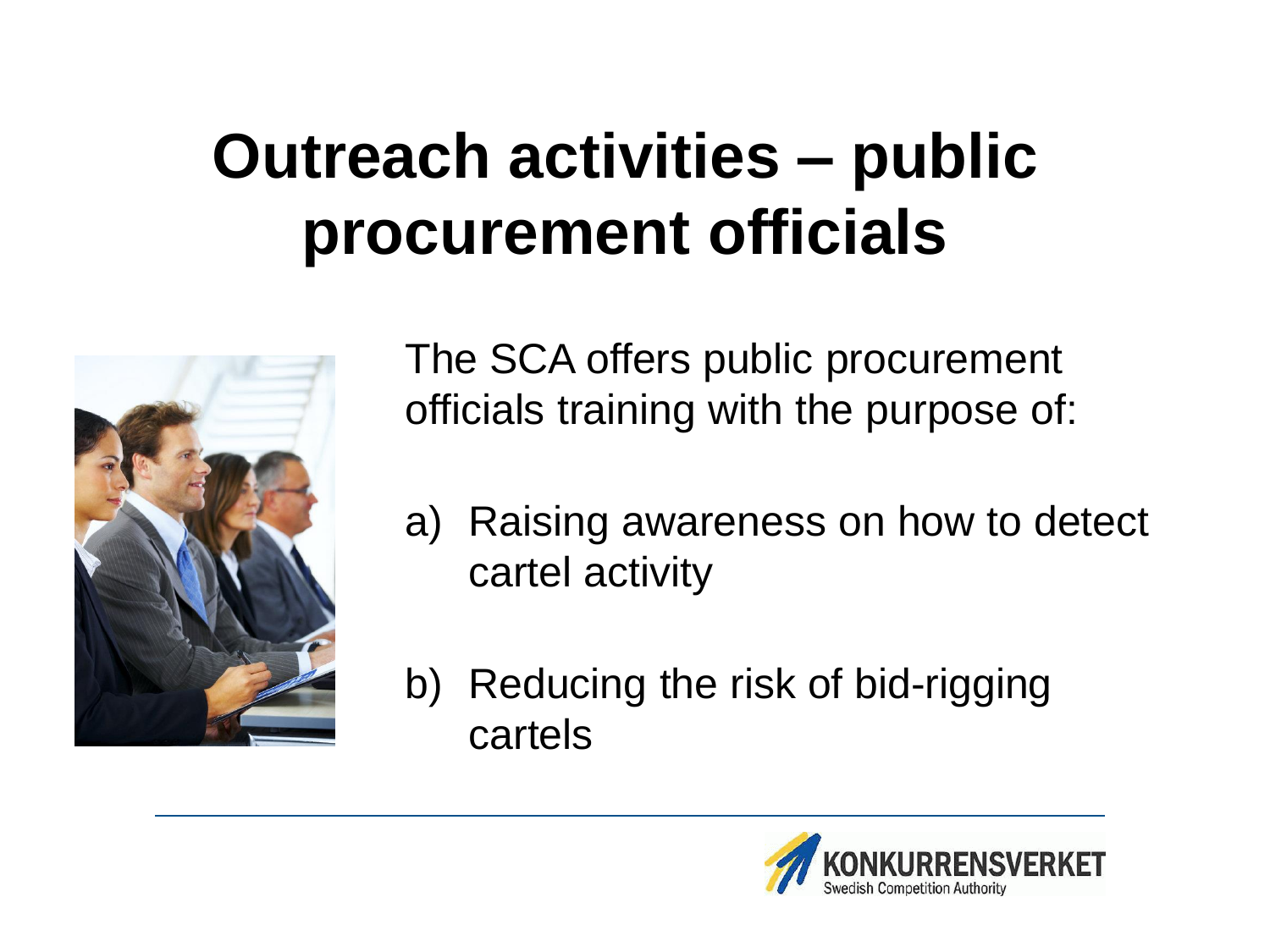

Quiz-What do

ou know about cooperating in

procurements?

A guide from the Swedish Competition Authority

#### **Welcome!**

The Competition Authority wants to make it as simple as possible for companies to cooperate and submit joint bids in procurements when possible. With this guide you can quickly find out what kinds of cooperation are normally permitted.

Click on one of the questions to begin:

Can we cooperate in this procurement?

What form of cooperation is permitted?

When am I allowed to use a competitor as a subcontractor?

What may the consequences of illegal cooperation be?

I can't find my question!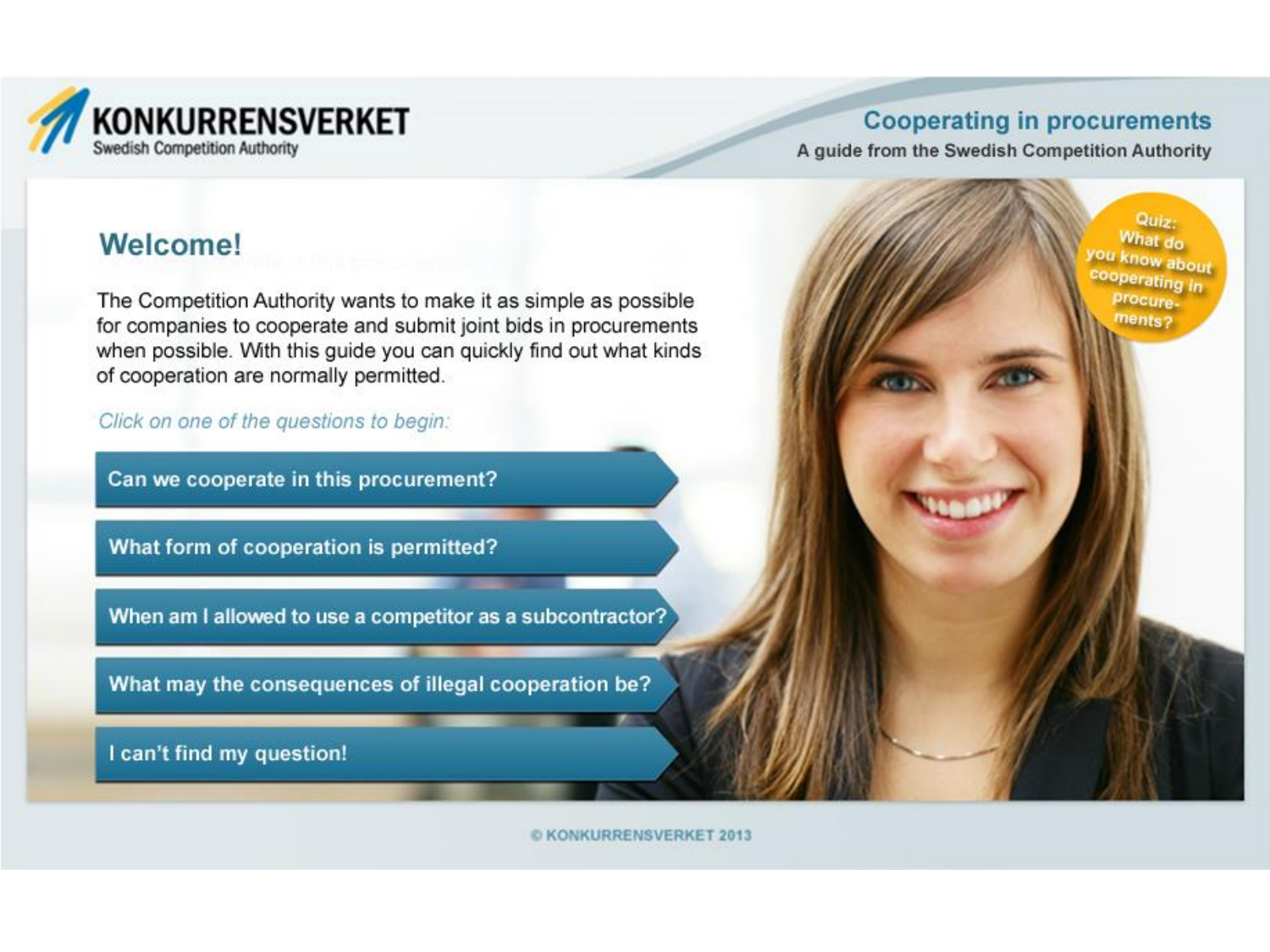

A guide from the Swedish Competition Authority

#### Can we cooperate in this procurement?

> Are you part of the same economic entity?





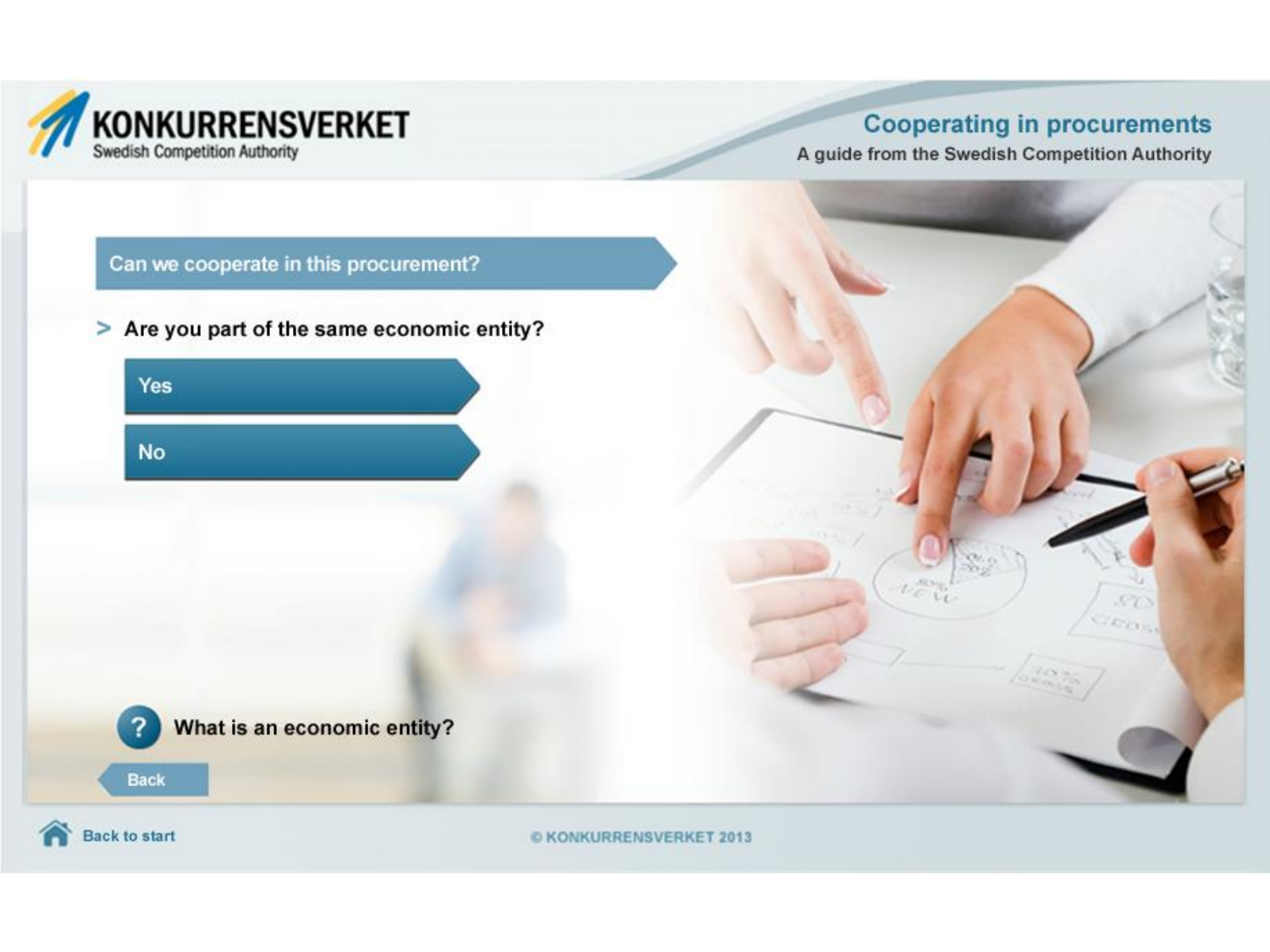

A guide from the Swedish Competition Authority

#### Can we cooperate in this procurement?



If you are planning to merge with another company, you can not start cooperating until control has passed to the acquiring company.

#### Read about an example: Charter buses

Cooperation must cease when actual control is no longer held by only one company. If the economic entity is split up, for example by the disposal of a subsidiary, a cooperation that was permitted previously may now be infringing the competition rules.

#### Read about an example: Car part retailers



Disclaimer: If you are worried that your company may be acting in a way that could infringe the competition rules, you should contact legal counsel with competition law expertise.

**Back** 

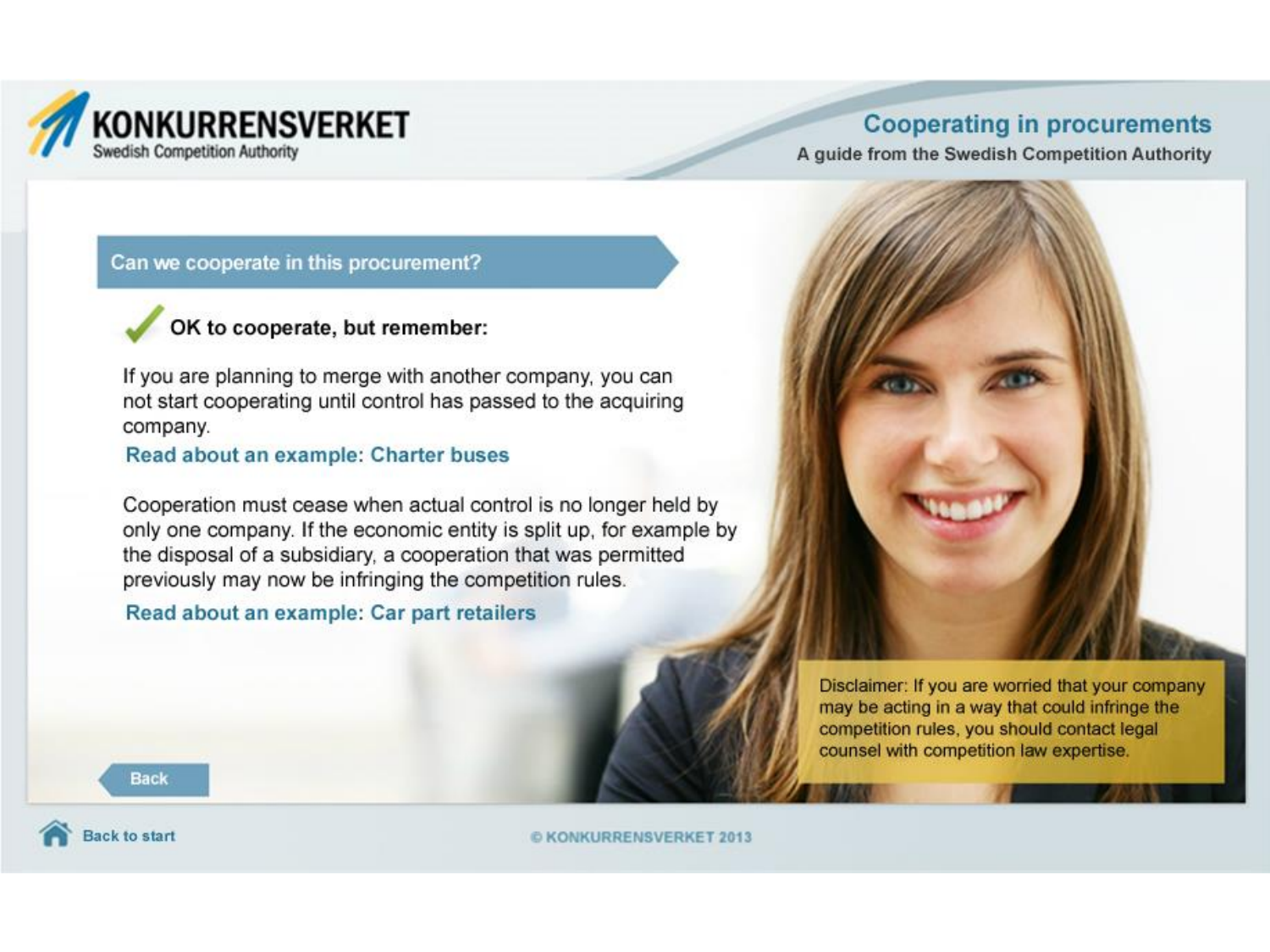

A guide from the Swedish Competition Authority

#### Car part retailers

Car manufacturer A owned the subsidiaries B and C. A sold most of its shares in B. but kept 21.7 percent of the shares. B and C were cooperating regarding the supply of spare parts and other accessories. After the majority of the shares in B had been sold by the parent company A, B and C were no longer considered as part of the same economic entity. The cooperation agreement was therefore in breach of competition law.

#### Commission decision (88/84/EEC)



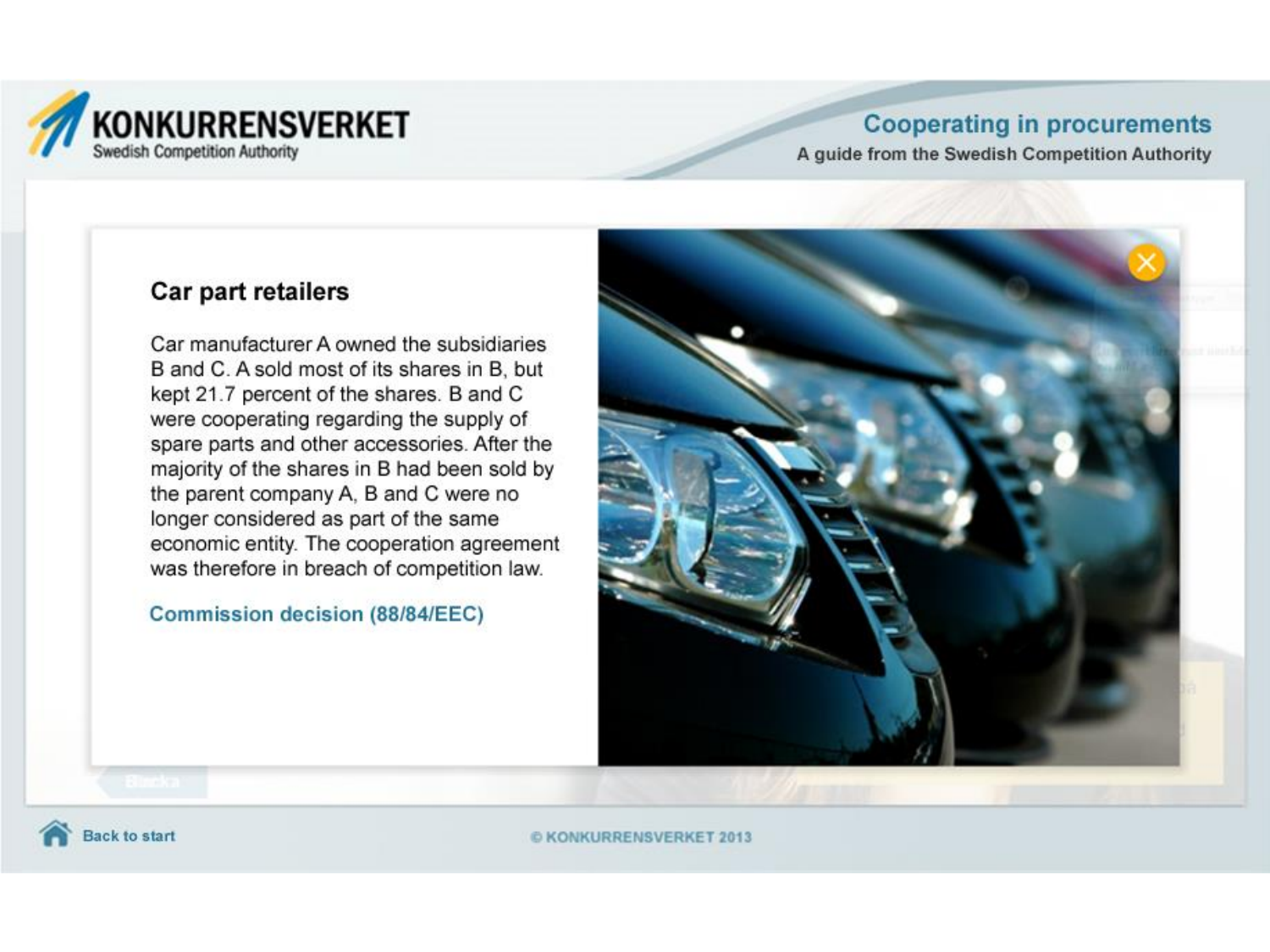

A guide from the Swedish Competition Authority

#### Can we cooperate in this procurement?

> Are you part of the same economic entity?





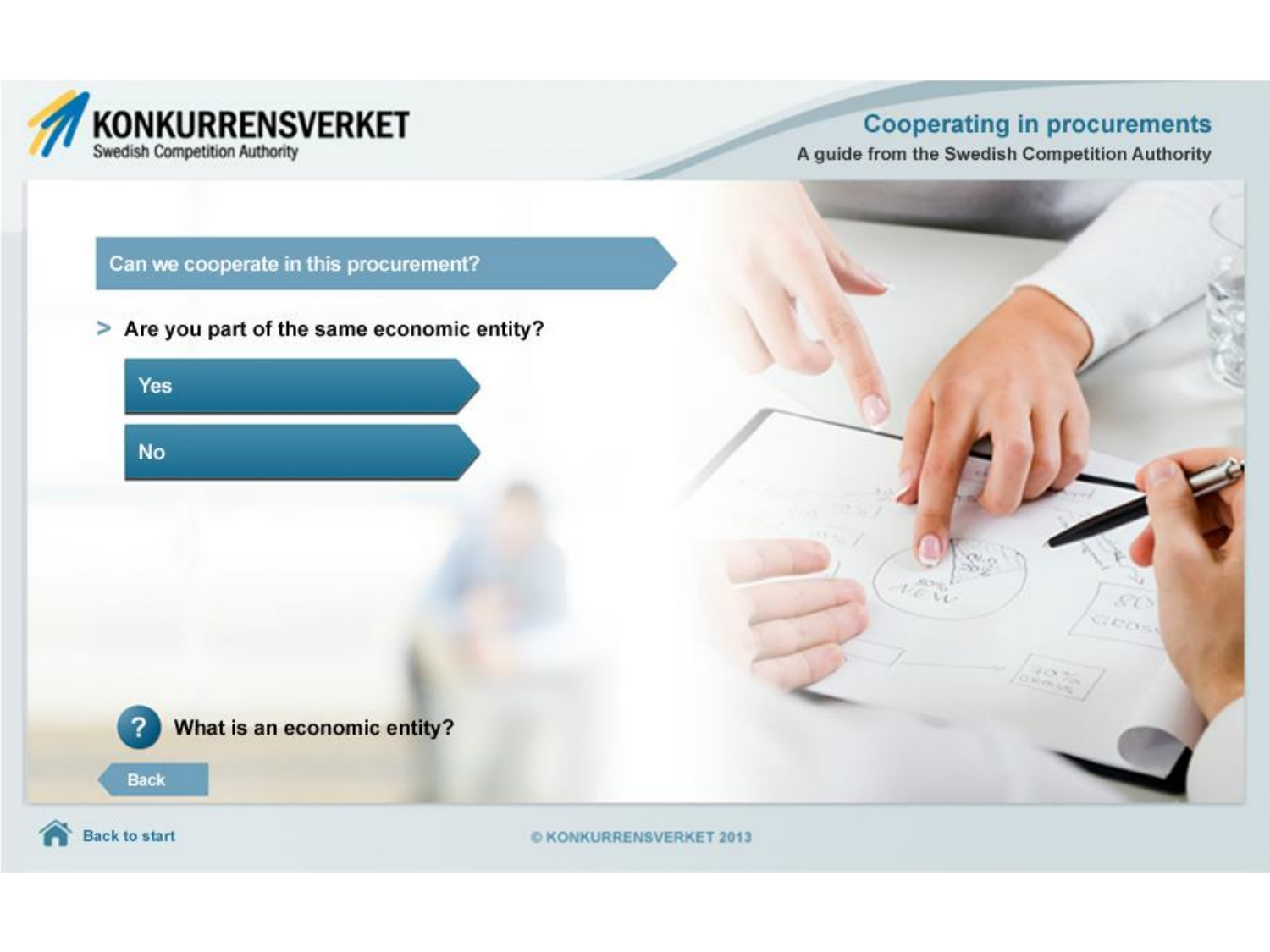

A guide from the Swedish Competition Authority

Can we cooperate in this procurement?

 $\geq$ Are you competitors?



Two companies are normally considered to be competitors if they offer the same products or services.





**Back to start**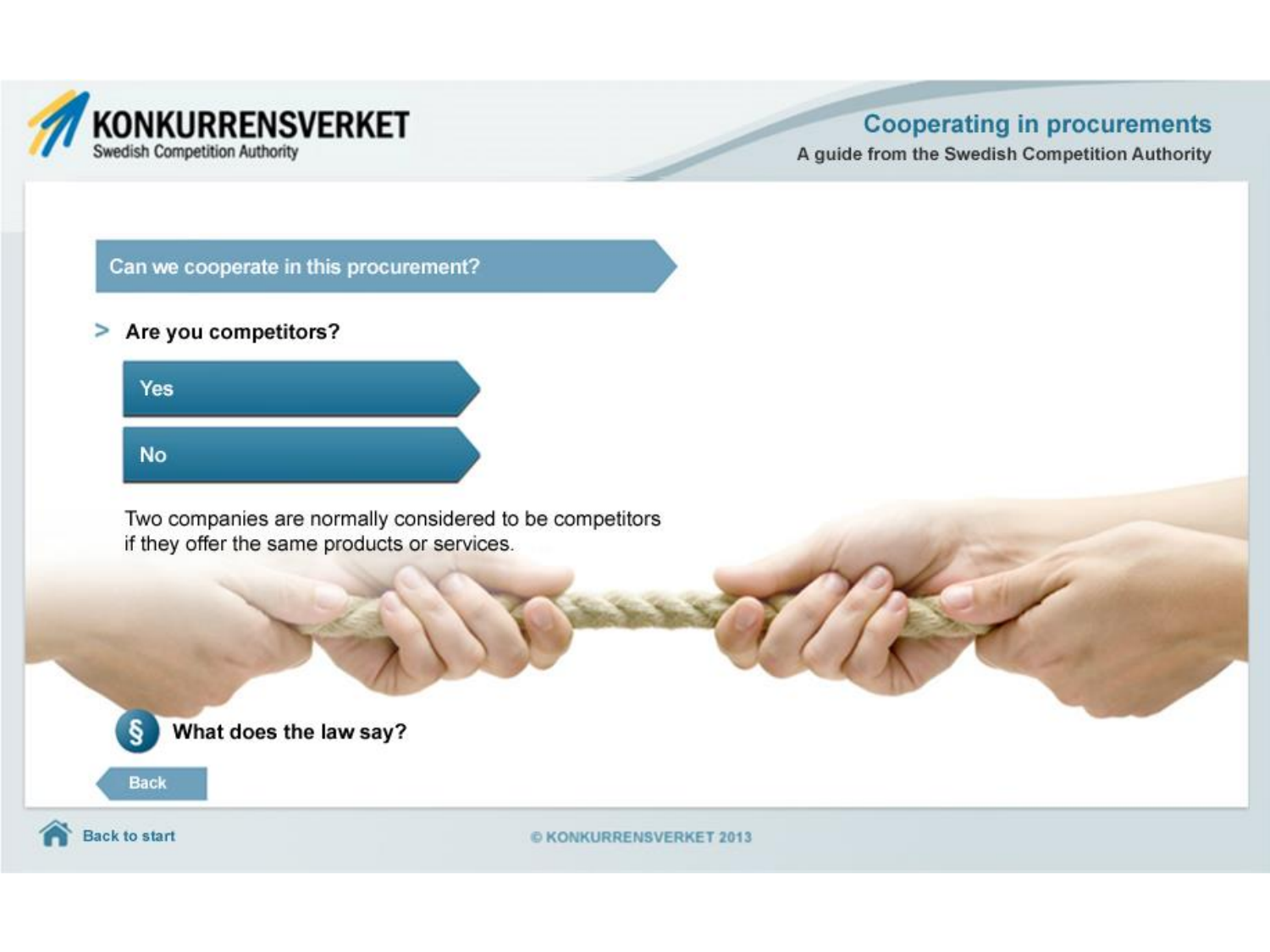

A guide from the Swedish Competition Authority

#### Can we cooperate in this procurement?

> Does your company independently meet the requirements in the procurement, in other words, are you able to submit an independent bid?

| Yes       |  |  |
|-----------|--|--|
| <b>No</b> |  |  |

When does a company have the capacity to submit an independent bid?



**Back**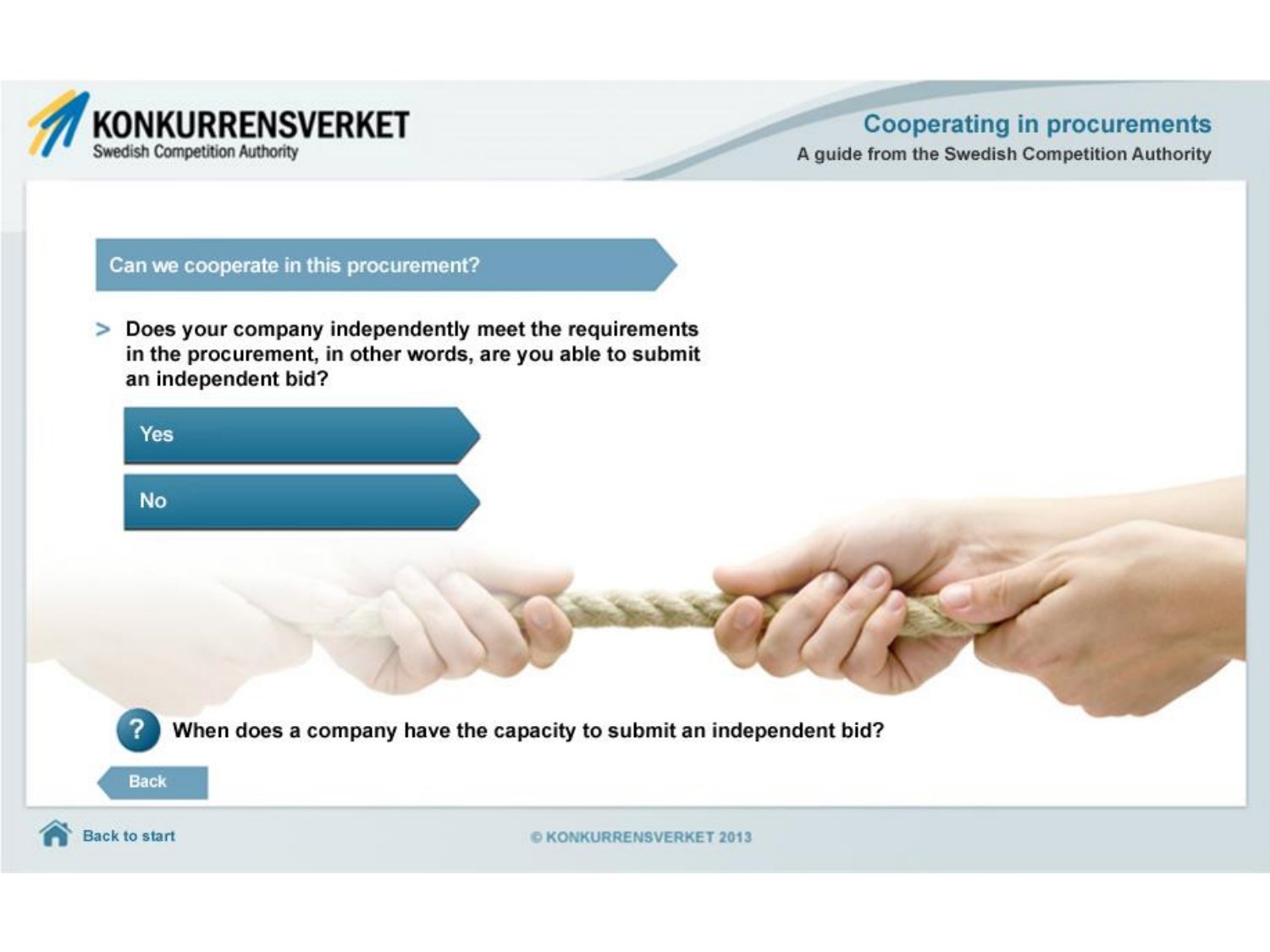

A guide from the Swedish Competition Authority

#### Can we cooperate in this procurement?

#### Probably not OK to cooperate

Ilf a company can submit an independent bid in a procurement it is normally not allowed to cooperate with another company, even if the other company cannot submit an independent bid.

Read about an example: Construction companies

Read about an example: Taxi

What may the consequences of illegal cooperation be?



Disclaimer: If you are worried that your company may be acting in a way that could infringe the competition rules, you should contact legal counsel with competition law expertise.

**Back** 

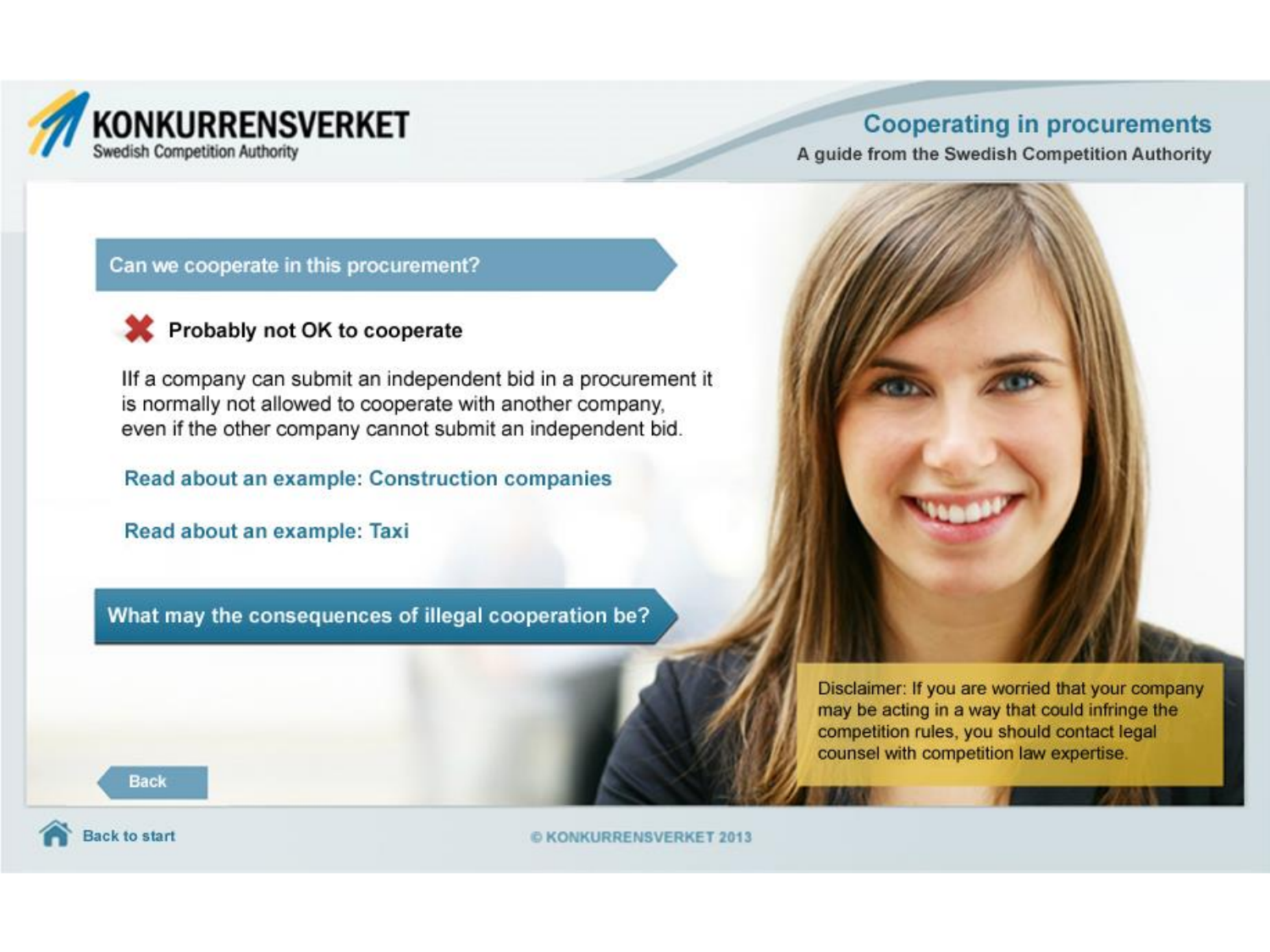### **How to detect bid rigging – the importance of combining reactive and proactive detection tools**

- Tip-offs from procurers or other informants
- Leniency
- Screening / economic analysis

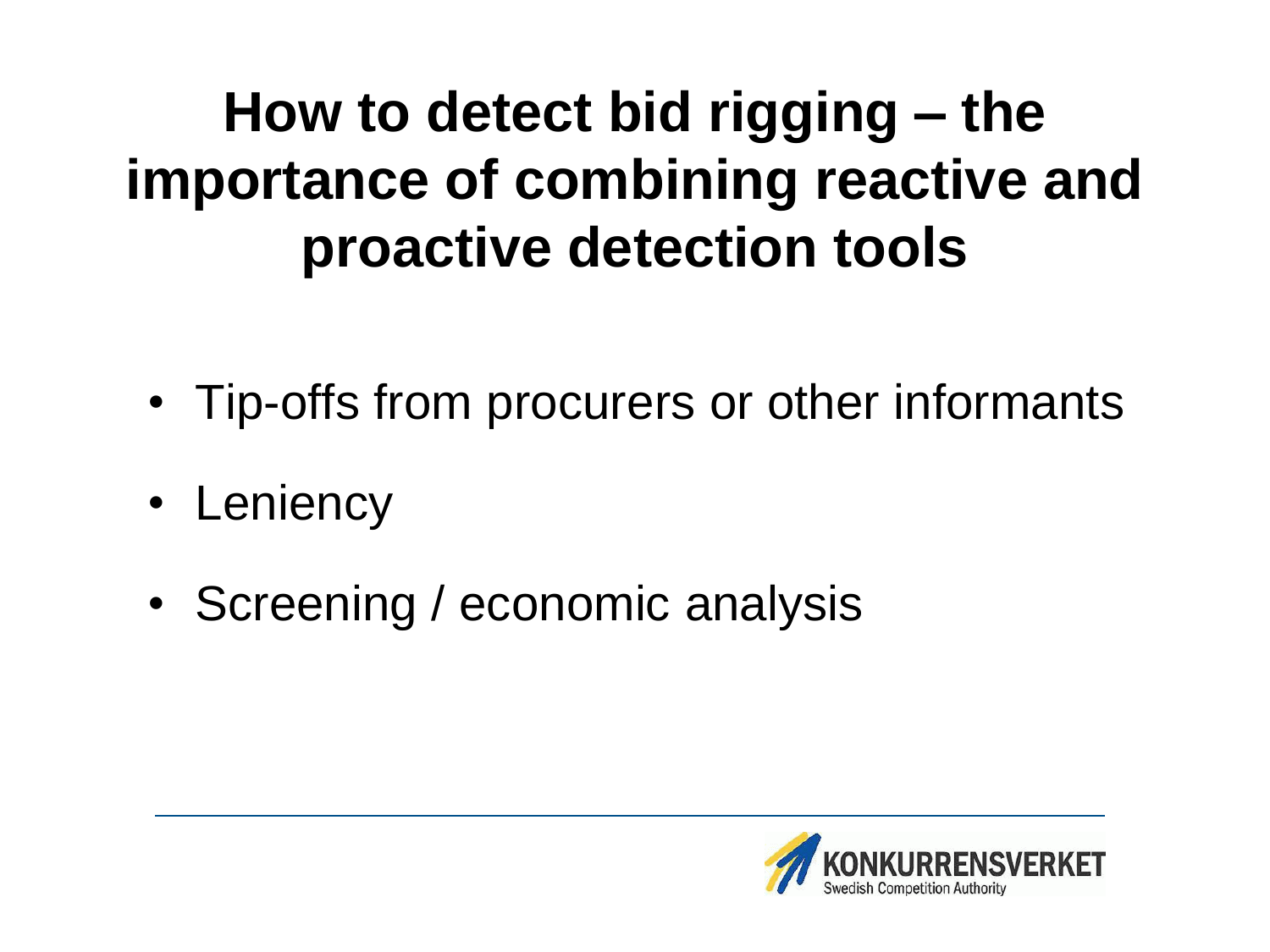### **The use of screening and economic analysis to detect bid-rigging cartels**

- Can you identify geographical patterns?
- Can you identify other patterns? (price similarities etc)
- Analysis of deviation from optimal bids
- Analysis of percentage differences between winning and losing bids

### **Lessons learned from the use of economic analysis**

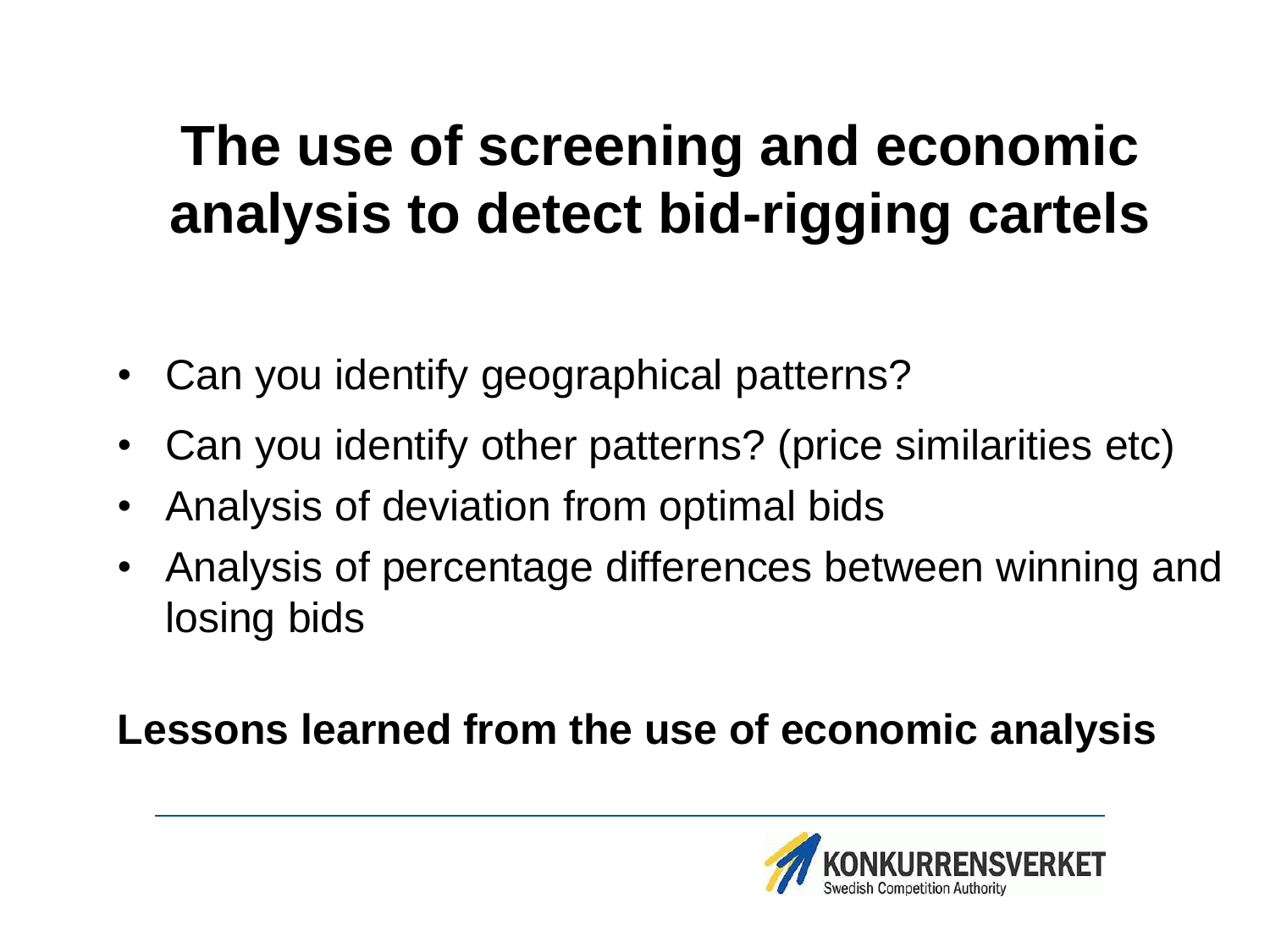## **Future challenges**

- Continue and broaden out-reach activities towards public procurers and undertakings, including information about **leniency**
- Clarify the Authority´s position when it comes to leniency and the exclusion of companies in public tenders due to participation in cartel activity
- Evaluate the results of the economic analysis project

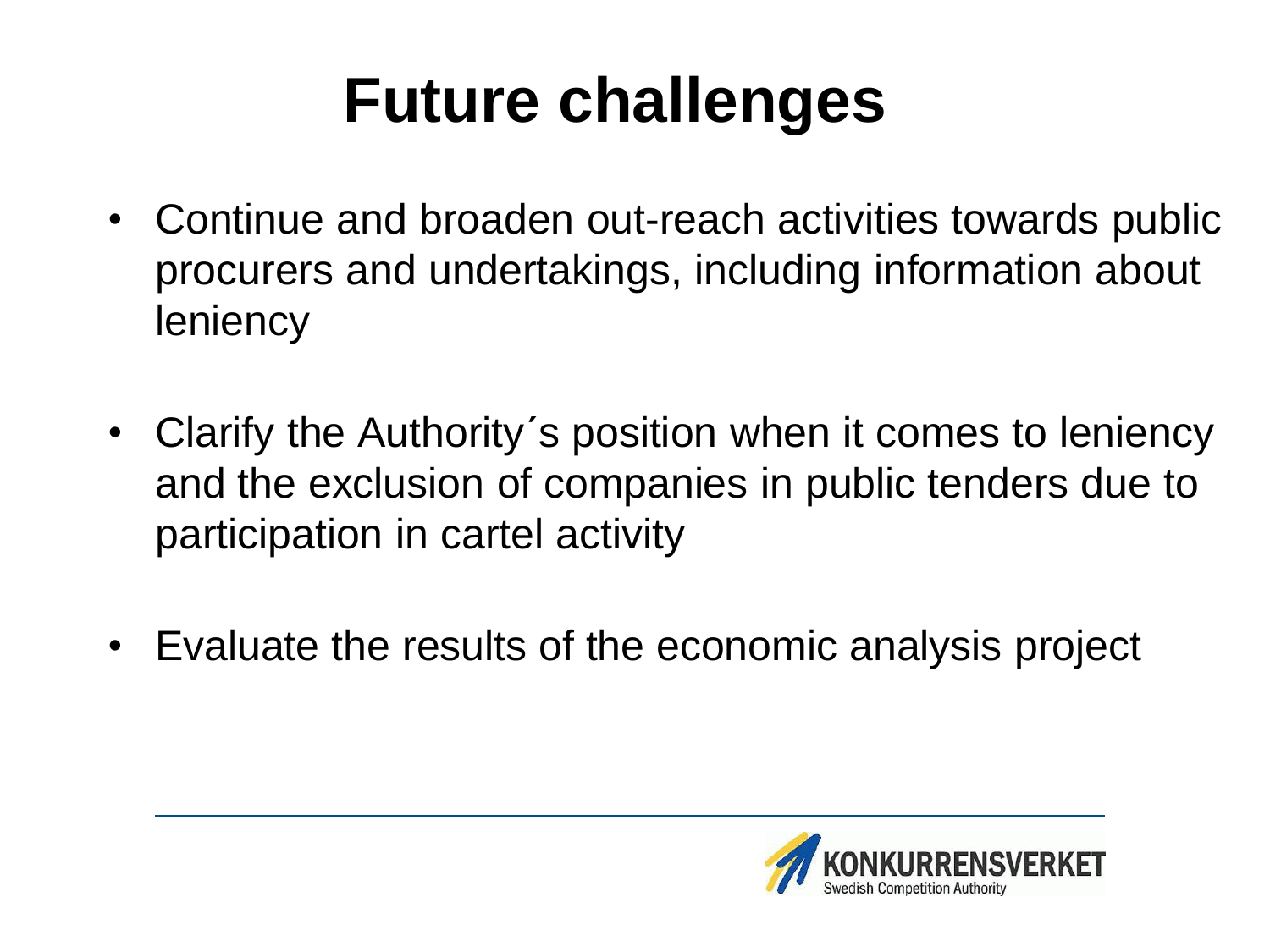

• Stockholm city Council's procurement for clinical physiology and neurophysiology services

• Three companies suspected of volume sharing and exchange of information

• The SCA has petitioned that the companies are to be sentenced to pay a total of almost SEK 30 million in fines